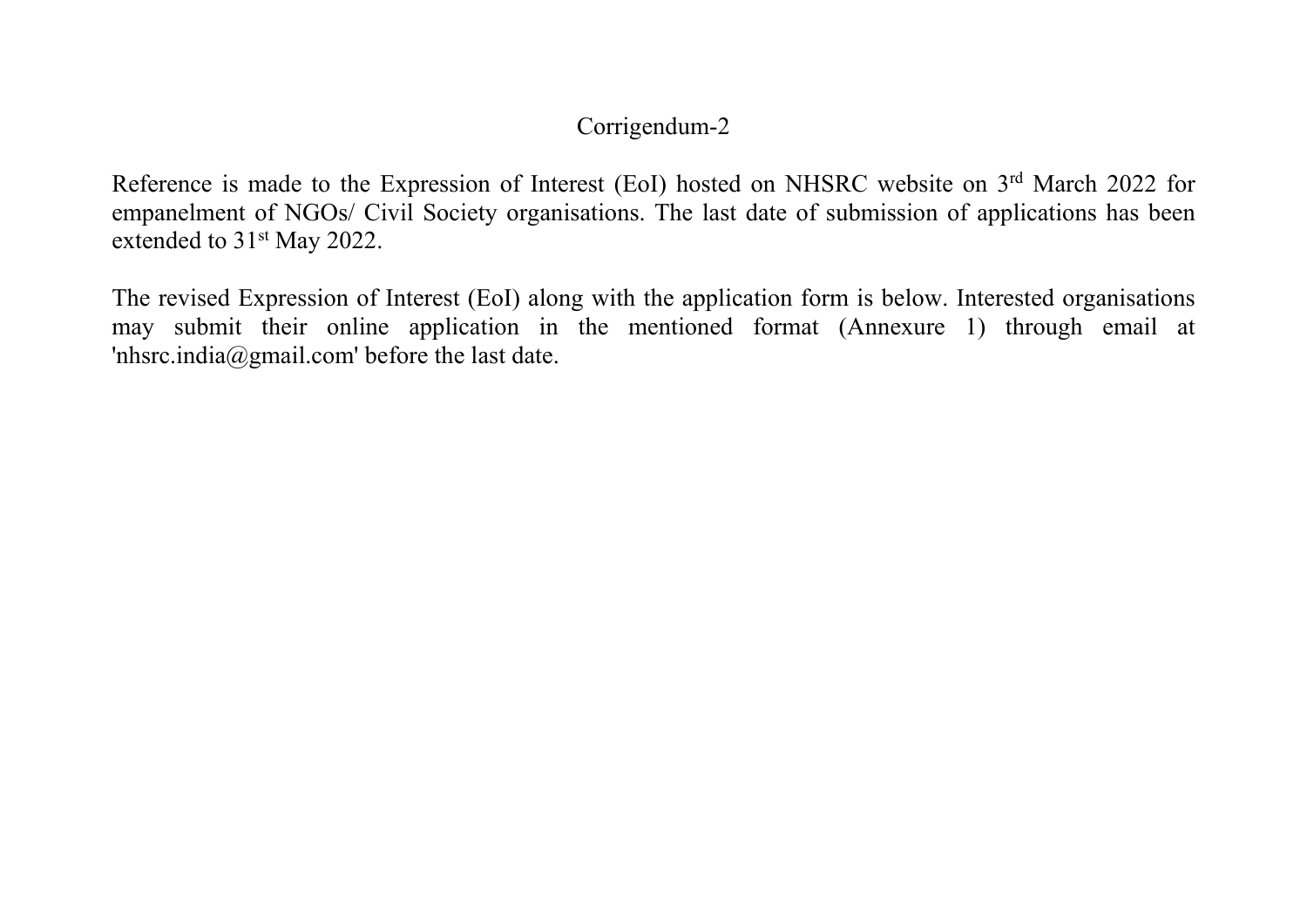# **EXPRESSION OF INTEREST FOR EMPANELMENT OF NGOs/ CIVIL SOCIETY ORGANISATIONS**

# **BACKGROUND**

The National Health Policy 2017 envisages "multistakeholder approach with partnership & participation of all non-health ministries and communities. This approach includes partnerships with academic institutions, not for profit agencies, and health care industry as well".

As a policy response, Ministry of Health & Family Welfare had disseminated guidelines for creating Public Private Partnership in healthcare. Multiple programs are rolling out in Public Private Partnership (PPP) modes for example, the Pradhan Mantri National Dialysis Programme that envisages provision of dialysis services under National Health Mission in Public Private Partnership (PPP) mode.

Consequently, to encourage this multistakeholder approach and to streamline the process NHSRC is coordinating a process of empanelment of NGOs who services could be utilised by States and Districts. This empanelment will be purely as a facilitatory process to leverage the strengths of NGOs/ Civil Society Organisations working in the field and is working without ant financial encumbrance.

#### **OBJECTIVE**

The objective of empanelment is to find credible NGOs/ Civil Society Organisations for collaboration at National/state/district level to accelerate implementation of interventions under NHM and achieve India's Sustainable Development Goals.

#### **SCOPE OF WORK**

NHSRC seeks application from NGOs/ Civil Society Organisations to work with NHSRC/MoHFW/States/UTs in facilitating implementation and monitoring of ongoing interventions under National Health Mission (NHM). A few of the major thematic areas are the following: This list in indicative and not exhaustive.

| S. No | NHM interventions                                                                   |  |  |
|-------|-------------------------------------------------------------------------------------|--|--|
|       | 1. Strengthening Primary and Secondary healthcare in Urban, Rural and Tribal areas: |  |  |
| a)    | Pregnancy and child-birth                                                           |  |  |
| b)    | Neonatal and infant health care                                                     |  |  |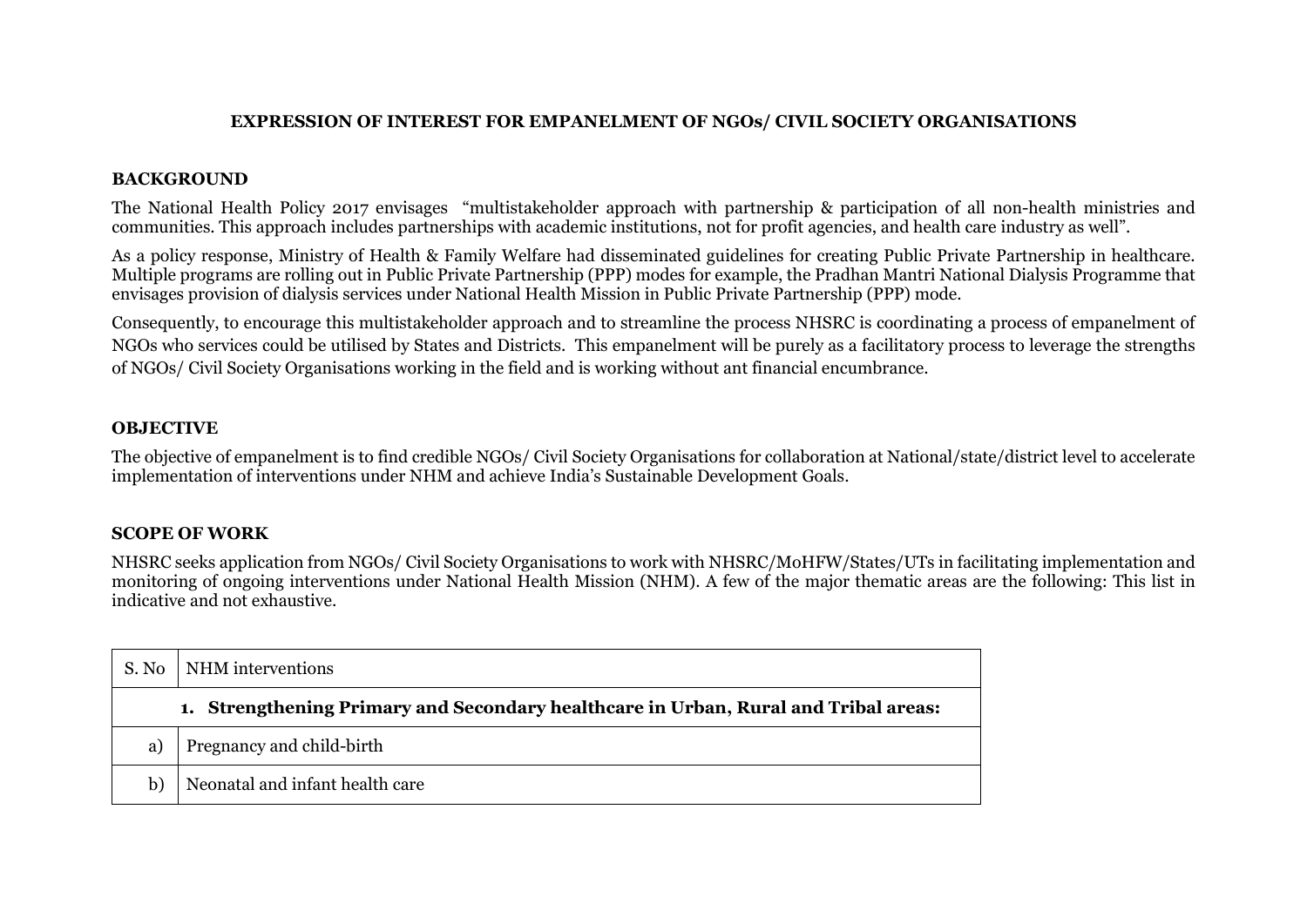| $\mathbf{c})$ | Childhood and adolescent healthcare                                                            |
|---------------|------------------------------------------------------------------------------------------------|
| d)            | Family planning, Contraception and Reproductive Health Care                                    |
| e)            | Communicable diseases including National Health Programmes                                     |
| f)            | Common Communicable Diseases and Outpatient care for acute simple illnesses and minor ailments |
| g)            | Screening, Prevention, Control and Management of Non-Communicable diseases                     |
| h)            | Common Ophthalmic problems                                                                     |
| $\mathbf{i}$  | <b>ENT</b> problems                                                                            |
| j)            | Oral health care                                                                               |
| k)            | <b>Elderly</b> care                                                                            |
| $\mathbf{I}$  | Palliative healthcare                                                                          |
| m)            | <b>Emergency Medical Services</b>                                                              |
| n)            | Mental health ailments and Substance Abuse                                                     |
| 2.            | <b>Wellness programs</b>                                                                       |
| 3.            | <b>Integrative Health Care</b>                                                                 |
| 4.            | <b>Training and Capacity building of health functionaries</b>                                  |
| 5.            | <b>Management of Human Resources in Health</b>                                                 |
| 6.            | Research and documentation of health programs including implementation research                |
| 7.            | <b>Monitoring and Evaluation of Health Programs</b>                                            |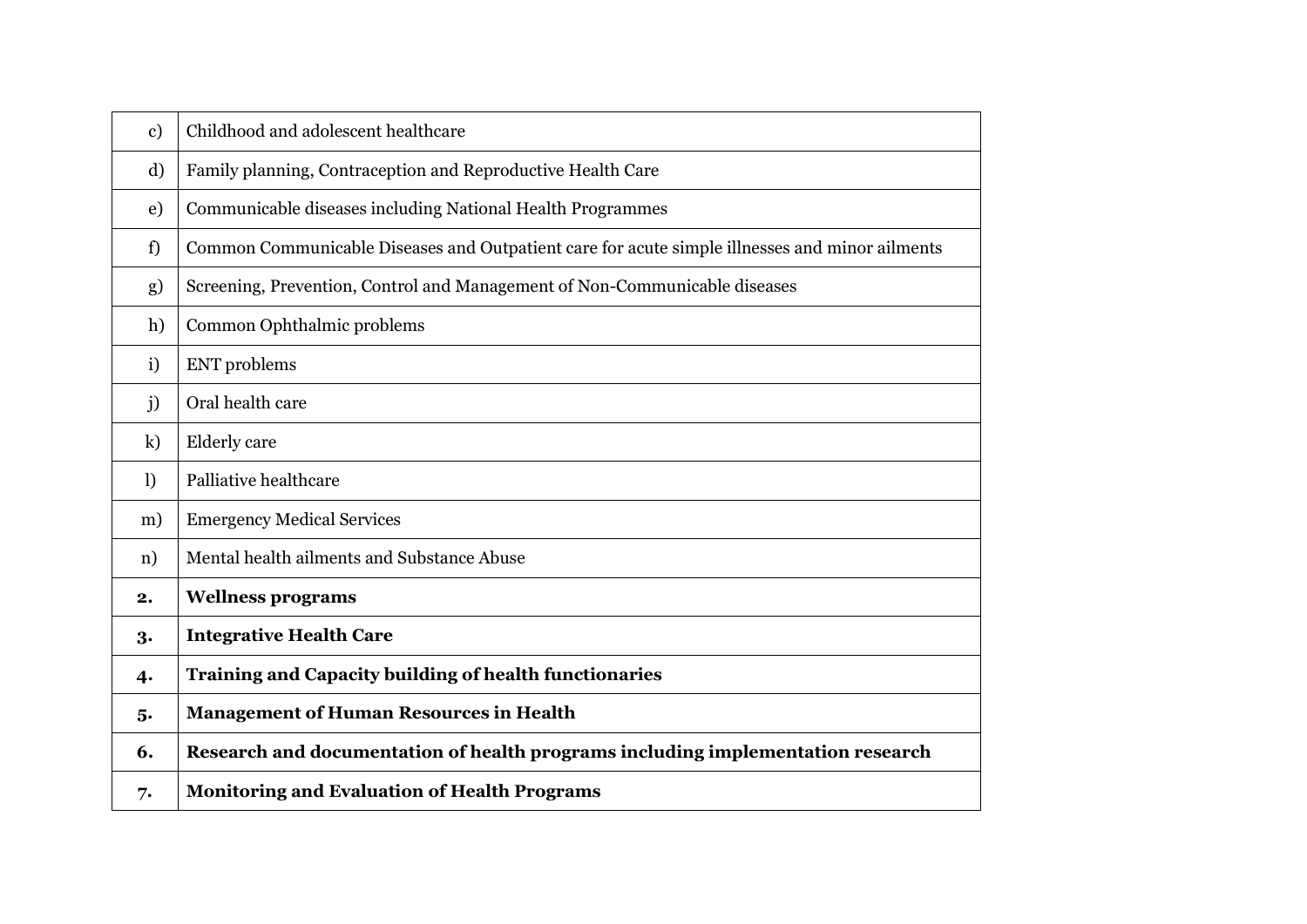|             | <sup>1</sup> Data/IT systems in health |
|-------------|----------------------------------------|
| $\mathbf Q$ | <b>Innovations in Healthcare</b>       |

# **ELIGIBILITY CRITERIA**

Essential

- Registered as Society/Trust/ Section 8 Company
- The NGOs/ Civil Society Organisations should have a minimum of 5 (Five) years of experience of providing implementation and technical assistance to State/UTs in one or more thematic areas as listed above.
- Enrolled in NGO Darpan
- Experience of working with the Government in health sector
- Experience in training and capacity building of health functionaries
- The NGOs/ Civil Society Organisations should not have been debarred or blacklisted by any Govt. sector/ PSUs/ bilateral and multilateral or UN agency ever in the past. A certificate to this effect is to be submitted by the Agency duly signed by the Authorized person.
- Financial sustainablity of the NGO/ Civil Society Organisation

Desirable

• Demonstrated experience in implementing community outreach program including promotive, preventive, curative and rehabilitative health care

# **SELECTION PROCESS**

- Agencies will be shortlisted based on the above mentioned criteria by a technical committee, followed by field review by a joint appraisal team
- The agencies selected will be empanelled.
- This empanelment shall come into effect from the date of issuance of letter of empanelment by NHSRC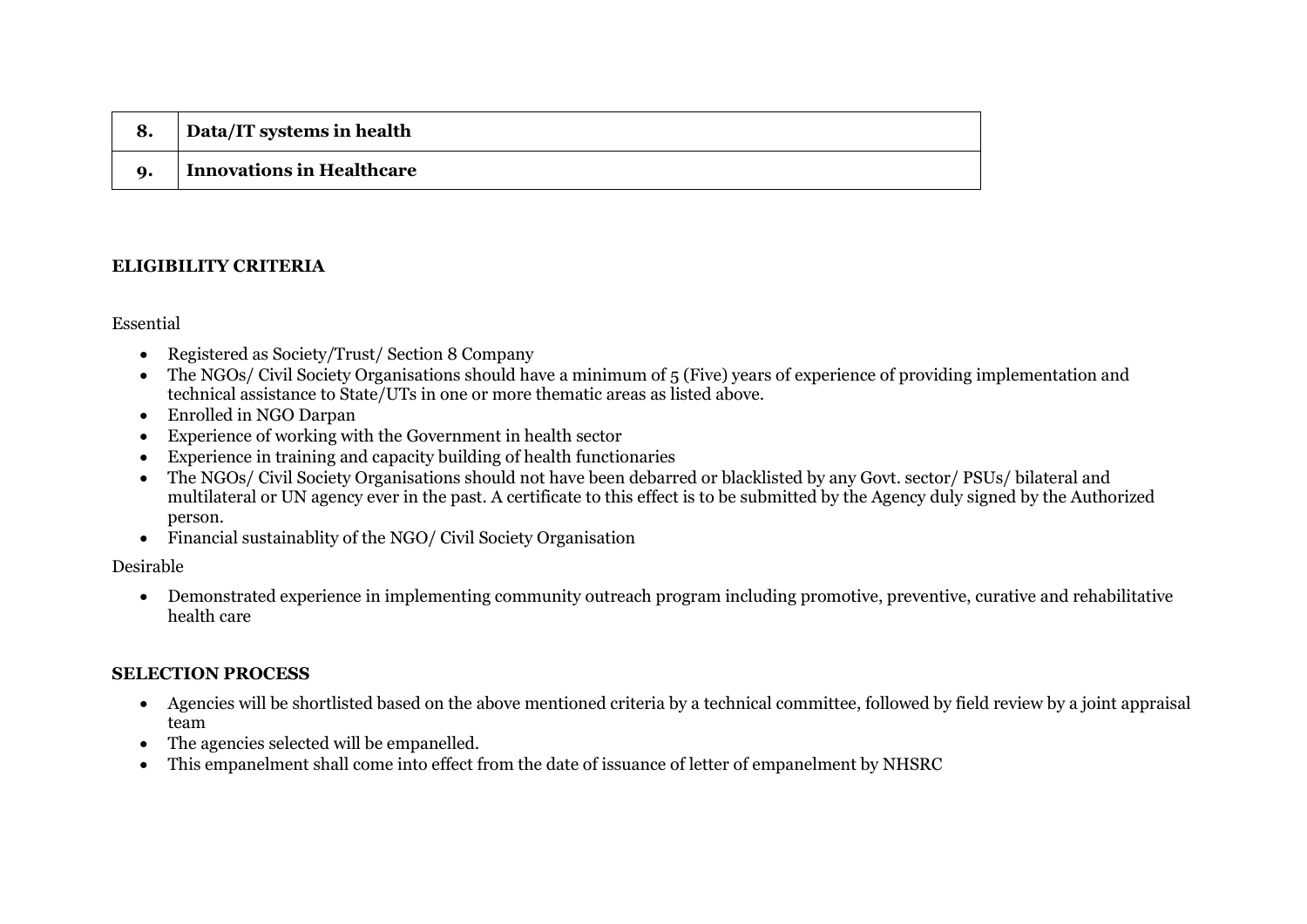- The empanelled NGOs/ Civil Society Organisations shall provide implementation support and technical services to National, State, UT Health Missions and NHSRC as and when required.
- Unless terminated earlier, this period of empanelment shall be for 2 (two) years.
- The NGOs/ Civil Society Organisations when empanelled shall not be sub-contracting services when engaged.

# **Interested NGOs/ Civil Society Organisations are requested to submit letters of interest along with following**

- a) Registration of agency/organisation
- b) Registration of the organisation under section 80G and 12 A of IT Act
- c) Annual audit report of last 3 years including funding/financial sources
- d) Details of registration in NGO-DARPAN of NITI Aayog
- e) Thematic areas of expertise
- f) Geographical area of work
- g) Organization profile including board and governance structure, staff strength
- h) Proof of experience of work including publications
- i) Recommendation from two reputed individuals/institutions
- j) Copy of any evaluation report conducted by Government/donor agency (if available)

The last date for receipt of applications is **31/05/2022.** With the cognisance of COVID19 situation, online submission of applications has been enabled. Interested organisations may submit their applications with above mentioned letters by sending email to [nhsrc.india@gmail.com.](http://nhsrc.india@gmail.com)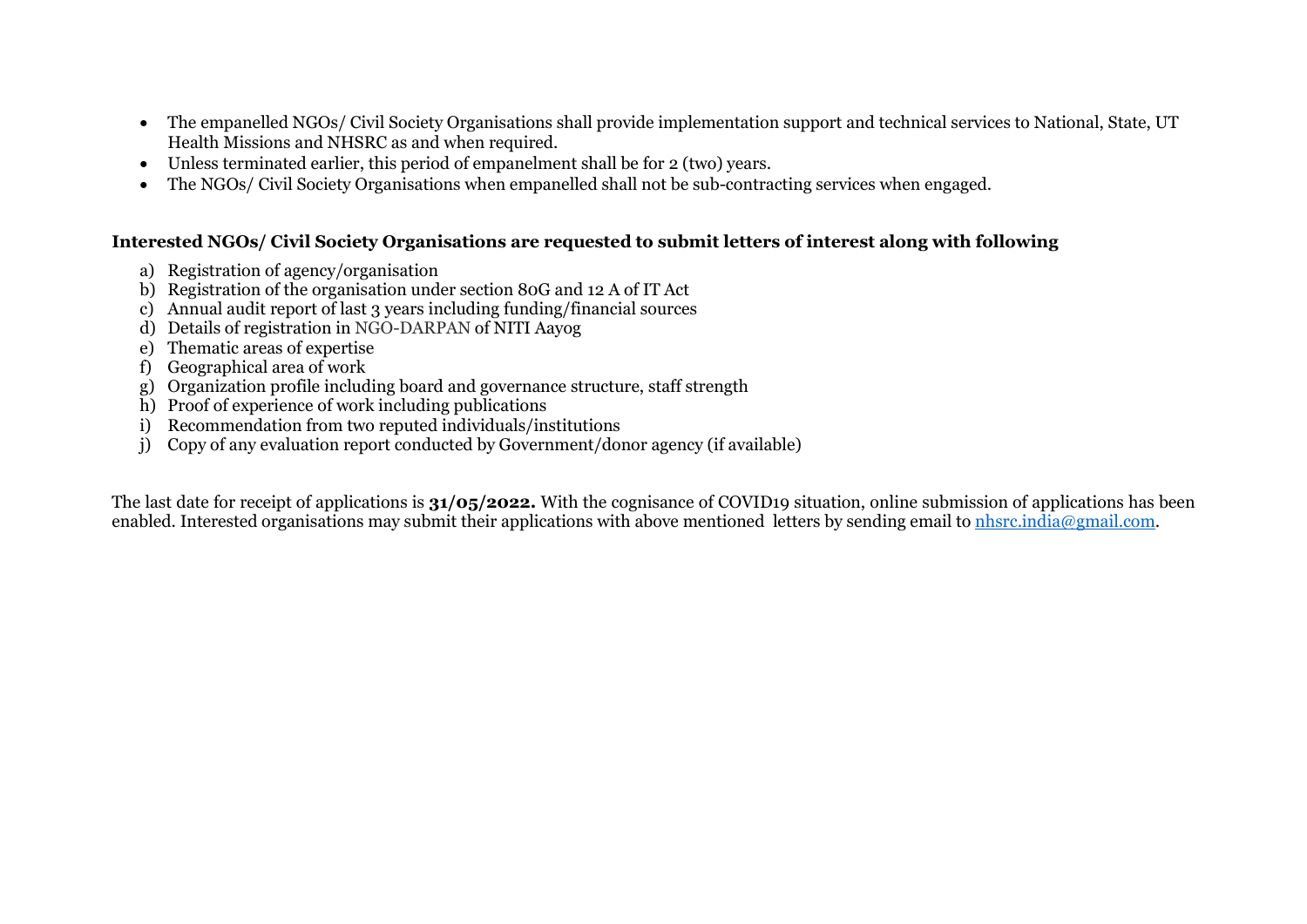# **Annexure 1: Format for application for empanelment of NGOs/Civil Society organizations (CSOs)**

| SI <sub>No.</sub> | Particulars                                                                                          | <b>Remarks</b> |  |
|-------------------|------------------------------------------------------------------------------------------------------|----------------|--|
| i.                | Name of the organization E-mail                                                                      |                |  |
| ii.               | Complete postal address                                                                              |                |  |
| iii.              | Tel. No./Fax No.                                                                                     |                |  |
| iv.               | E-mail                                                                                               |                |  |
|                   | Registration status                                                                                  |                |  |
|                   | Society registration act (including its state variant)                                               |                |  |
|                   | Public/private trusts act                                                                            |                |  |
|                   | Religious trust/endowment act                                                                        |                |  |
| V.                | Indian charitable act                                                                                |                |  |
|                   | Wakf act                                                                                             |                |  |
|                   | Section 8 or 25 of company act                                                                       |                |  |
|                   | Others(specify)                                                                                      |                |  |
| vi.               | Date and place of registration                                                                       |                |  |
| vii.              | Validity of the registration                                                                         | From<br>To:    |  |
| viii.             | Location of operation: (Rural=1, Urban=2, Both=3)                                                    |                |  |
| ix.               | Details of HEALTH activity (use code: Yes=1; No=2 and years of experience) Multiple options possible |                |  |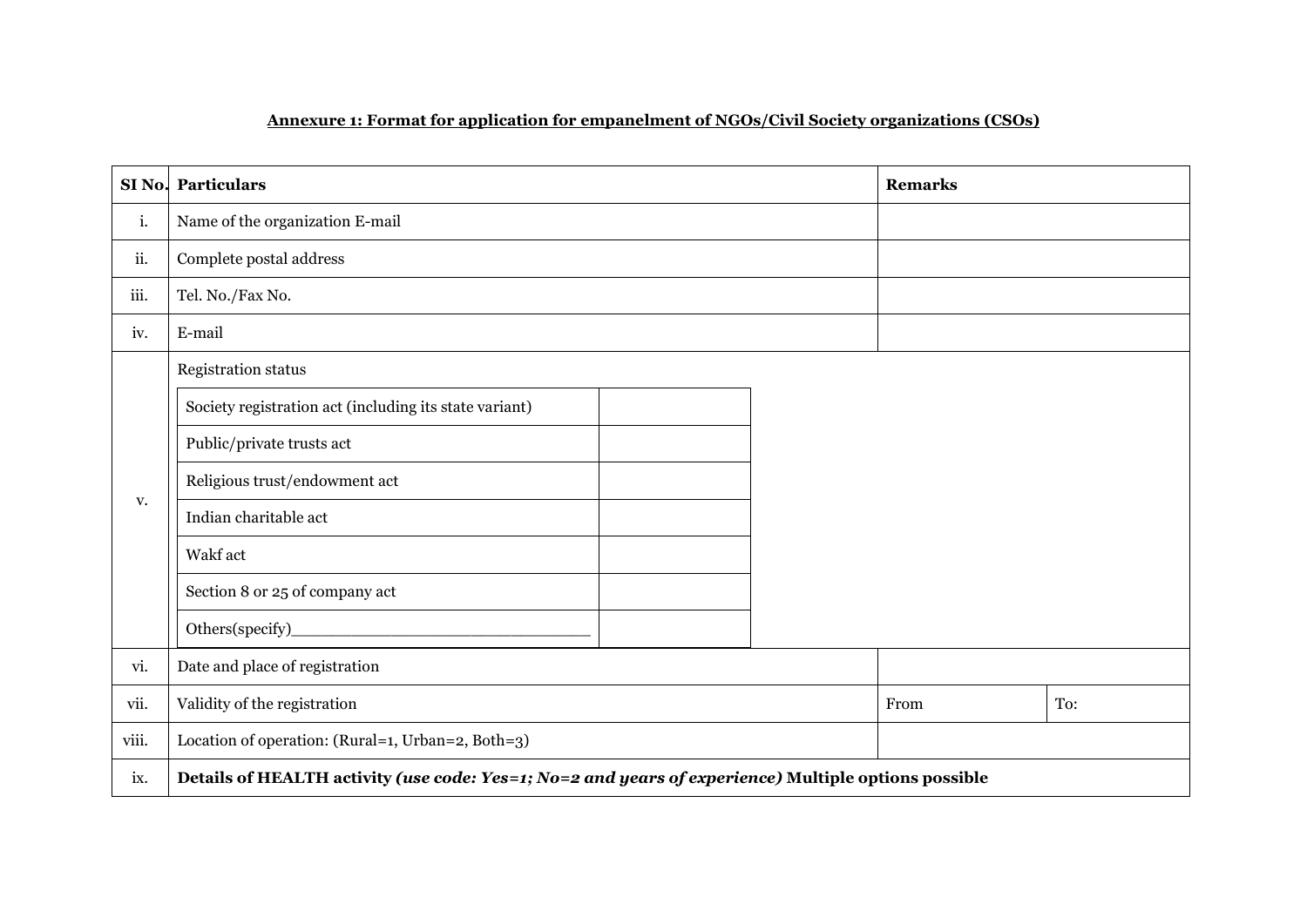| <b>Health activity</b>                                                                                  | $Yes=1; No=2$ | <b>Years of</b><br>experience |
|---------------------------------------------------------------------------------------------------------|---------------|-------------------------------|
| Strengthening Primary and Secondary healthcare in Urban, Rural and Tribal areas<br>1.                   |               |                               |
| Pregnancy and childbirth<br>a)                                                                          |               |                               |
| Neonatal and infant health care<br>b)                                                                   |               |                               |
| Childhood and adolescent healthcare<br>c)                                                               |               |                               |
| Family planning, Contraception and Reproductive Health Care<br>d)                                       |               |                               |
| Communicable diseases including National Health Programmes<br>e)                                        |               |                               |
| Common Communicable Diseases and Outpatient care for acute simple illnesses and minor<br>f)<br>ailments |               |                               |
| Screening, Prevention, Control and Management of Non-Communicable diseases<br>g)                        |               |                               |
| Common Ophthalmic problems<br>h)                                                                        |               |                               |
| <b>ENT</b> problems<br>i)                                                                               |               |                               |
| Oral health care<br>$\rm j)$                                                                            |               |                               |
| Elderly care<br>k)                                                                                      |               |                               |
| Palliative healthcare<br>$\bf l$                                                                        |               |                               |
| m) Emergency Medical Services                                                                           |               |                               |
| Mental health ailments and Substance Abuse<br>n)                                                        |               |                               |
| Wellness programs<br>2.                                                                                 |               |                               |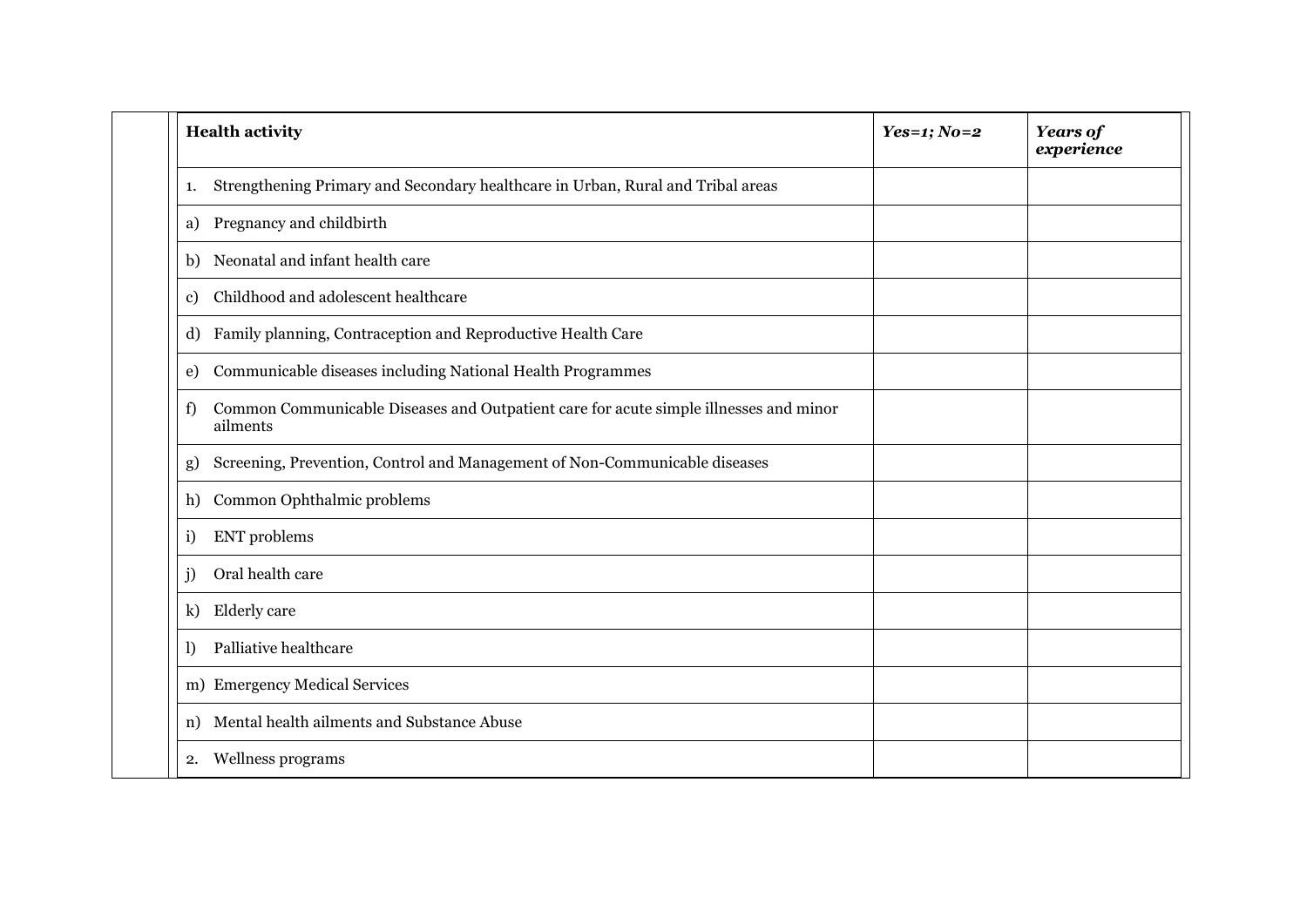|       | <b>Integrative Health Care</b><br>3.                                                                                                                                 |  |                                  |                            |
|-------|----------------------------------------------------------------------------------------------------------------------------------------------------------------------|--|----------------------------------|----------------------------|
|       | Training and Capacity building of health functionaries<br>4.                                                                                                         |  |                                  |                            |
|       | Management of Human Resources in Health<br>5.                                                                                                                        |  |                                  |                            |
|       | Research and documentation of health programs including implementation research<br>6.                                                                                |  |                                  |                            |
|       | Monitoring and Evaluation of Health Programs<br>7.                                                                                                                   |  |                                  |                            |
|       | Data/IT systems in health<br>8.                                                                                                                                      |  |                                  |                            |
|       | Innovations in Healthcare<br>9.                                                                                                                                      |  |                                  |                            |
|       | 10. Governance and Accountability Mechanisms (Social accountability, Community Action for<br>Health etc)                                                             |  |                                  |                            |
| X.    | Geographic area of operation<br>(Provide details in annexure)                                                                                                        |  | <b>Number</b><br>of<br>districts | Number of<br><b>States</b> |
| xi.   | Full name of<br>(a) President<br>(b) Secretary<br>$(c)$ CEO/ED                                                                                                       |  |                                  |                            |
| xii.  | Darpan portal registration                                                                                                                                           |  |                                  |                            |
| xiii. | GST registration number                                                                                                                                              |  |                                  |                            |
| xiv.  | In case the organization receives any foreign funding, whether the organization is registered under FCRA. If yes,<br>registration number, date & period of validity. |  |                                  |                            |